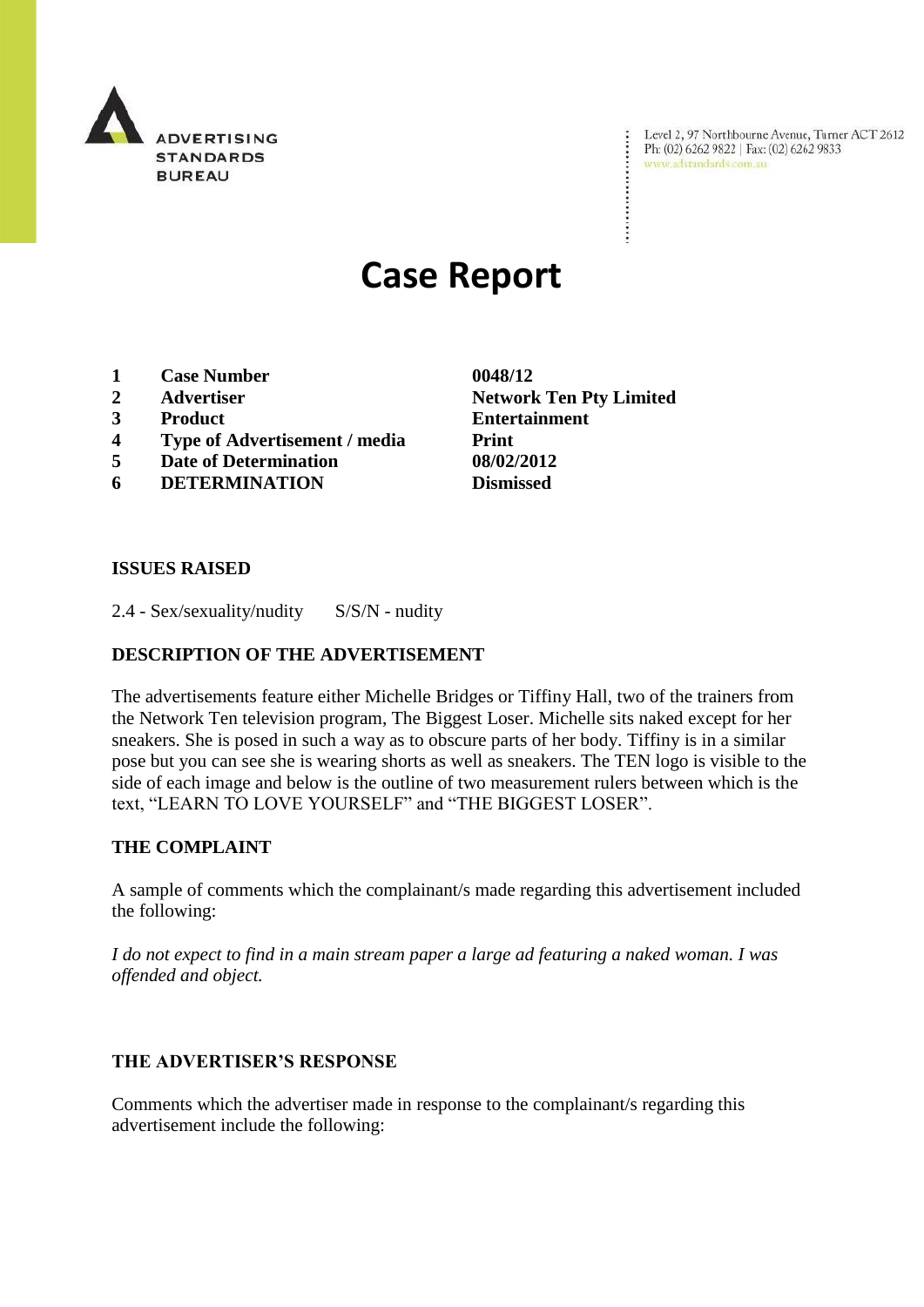*TEN comments regarding the complaints and compliance with Section 2 of the AANA Code of Ethics (the Code)*

*The section of the Code that may be relevant to the Advertisement is Section 2.4. 2.4 Advertising or Marketing Communications shall treat sex, sexuality and nudity with sensitivity to the relevant audience.*

*TEN submits that the image of Michelle Bridges is not "highly sexual" and "extremely offensive" as variously described by the complainants, nor is it exploitative or degrading but rather is advertised with appropriate sensitivity.*

*The advertisement promotes The Biggest Loser Singles, the new series of the popular and widely recognised Australian reality television program broadcast by Network Ten, in which overweight singles participate in a contest to lose the most percentage of weight. Each contestant hopes to transform their lives with the guidance of the program's trainers – Michelle Bridges, Tiffiny Hall, Shannan Ponton and The Commando.* 

*The media campaign features images of all four trainers including Michelle Bridges. Two of the complaints refer specifically to the image of Michelle Bridges, while the other complaints are nondescript. There is also an image of another of The Biggest Loser trainers, Tiffiny Hall who is posed in a similar manner but she is wearing shorts as well as sneakers.*

*The images are not sexually suggestive. Michelle and Tiffiny are not posed in a sexually suggestive or provocative manner, nor is there any sexual innuendo. While Michelle appears naked except for her sneakers, care has been taken to ensure her arms and legs obscure her breasts and genitalia. Hence nudity is implied rather than actually depicted. Nor do the images exploit or degrade women.*

*The images are consistent with the overall advertising campaign which features tastefully shot images of the program's health and fitness experts. The campaign was shot by one of the world's best photographers, Karin Catt, who has worked with President Clinton, President Bush and the Dalai Lama. The idea behind the campaign is that with the right guidance everyone can be a happier person.*

*The advertisement is relevant to the theme of the program that shows obese people taking affirmative action to improve their lives so they too can be fit, healthy and learn to love themselves (as Michelle Bridges and Tiffiny Hall do). Ms Bridges and Ms Hall, along with the other trainers, are role models for a fit and healthy society.*

*The campaign also ties in with TEN's 1 Million Kilo Challenge - a free initiative that runs for 10 weeks and promotes healthy eating, exercise and happier lifestyles for all Australians who join. Episodes of the program are variously classified G or PG under the Commercial Television Industry Code of Practice, depending on the content of the particular episode. Material classified G must not contain any matter likely to be unsuitable for children to watch without supervision.*

*The images in question are suitable for broadcast within G classified episodes. The television program is not directed primarily at children. Similarly, the advertisement (and campaign) is not directed primarily at children and hence the AANA's Code of Advertising & Marketing Communications to Children does not apply, in accordance with clause 3.1 of the Code. Care has been taken to ensure the images have been tastefully and sensitively shot.*

*Hence, TEN submits that the advertisement complies with clause 2.4, 3.1 and all other relevant provisions of the AANA Advertiser Code of Ethics.*

#### **THE DETERMINATION**